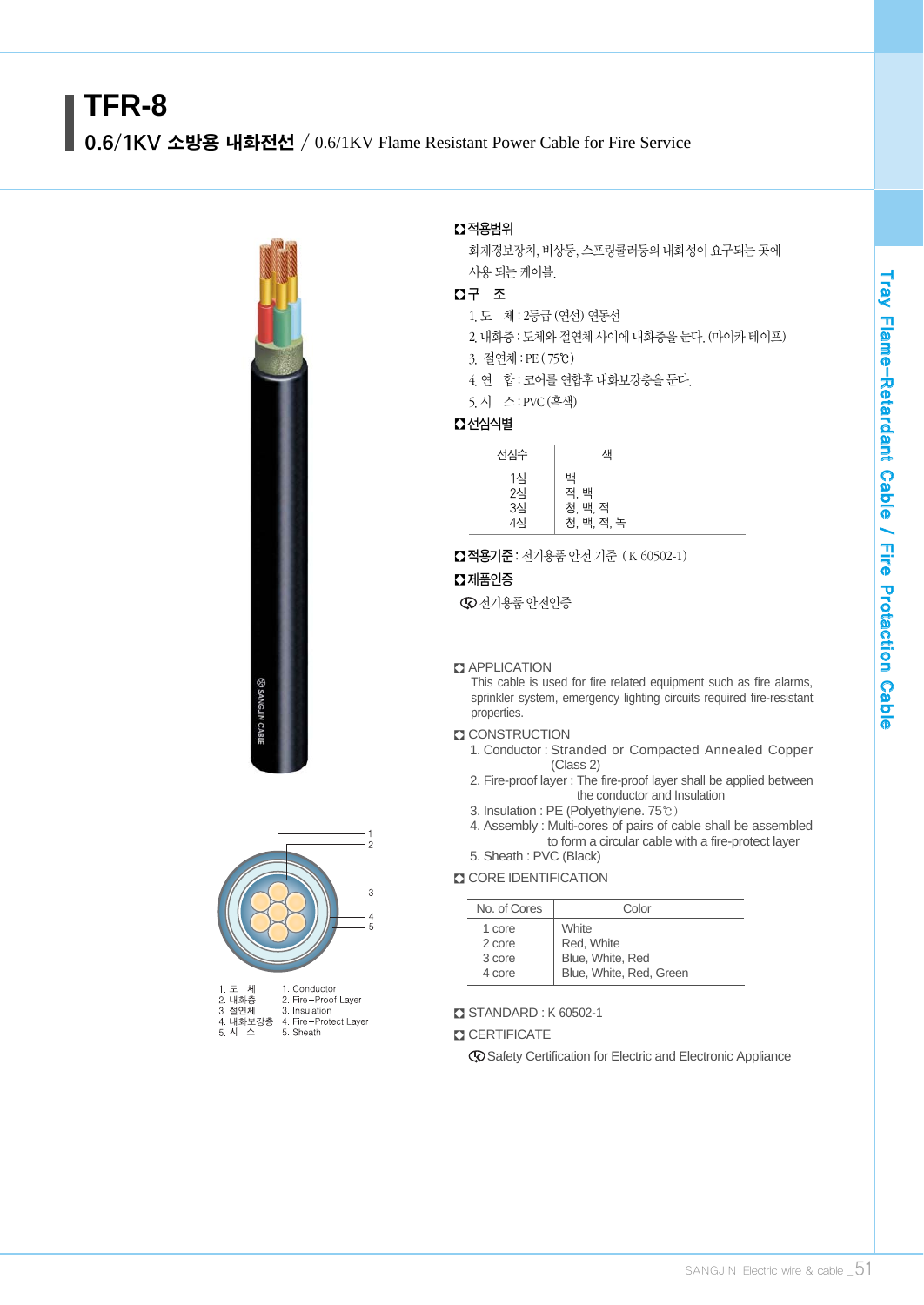| 도체 Conductor                          |                      | 절연체                                 | 시스                                   | 완성 외경                            | 최대도체저항                             | 시험전압                                               | 개산중량                   |                          |
|---------------------------------------|----------------------|-------------------------------------|--------------------------------------|----------------------------------|------------------------------------|----------------------------------------------------|------------------------|--------------------------|
| 공칭단면적<br>Nominal<br>Sectional<br>Area | 소선구성<br>Construction | 외경(약)<br>Approx.<br><b>Diameter</b> | 두께<br>Insulation<br><b>Thickness</b> | 두께<br>Sheath<br><b>Thickness</b> | Mean<br>Overall<br><b>Diameter</b> | Max.<br>Conductor<br>Resistance<br>at $20^{\circ}$ | <b>Test</b><br>Voltage | (약)<br>Approx.<br>Weight |
| (mm <sup>2</sup> )                    |                      | (mm)                                | (mm)                                 | (mm)                             | (mm)                               | $($ $\Omega$ /km)                                  | (KV)                   | (kg/km)                  |
| 1.5                                   | 7/0.53               | 1.59                                | 0.7                                  | 1.4                              | 8.5                                | 12.1                                               | 3.5                    | 60                       |
| 2.5                                   | 7/0.67               | 2.01                                | 0.7                                  | 1.4                              | 9.0                                | 7.41                                               | 3.5                    | 80                       |
| 4                                     | 7/0.85               | 2.55                                | 0.7                                  | 1.4                              | 9.5                                | 4.61                                               | 3.5                    | 100                      |
| 6                                     | 7/1.04               | 3.12                                | 0.7                                  | 1.4                              | 10.0                               | 3.08                                               | 3.5                    | 120                      |
| 10                                    | 7/1.35               | 4.05                                | 0.7                                  | 1.4                              | 11.0                               | 1.83                                               | 3.5                    | 180                      |
| 16                                    |                      | 4.7                                 | 0.7                                  | 1.4                              | 12.0                               | 1.15                                               | 3.5                    | 220                      |
| 25                                    | 원형                   | 5.9                                 | 0.9                                  | 1.4                              | 13.5                               | 0.727                                              | 3.5                    | 320                      |
| 35                                    | 압축                   | 6.9                                 | 0.9                                  | 1.4                              | 15.0                               | 0.524                                              | 3.5                    | 430                      |
| 50                                    | 연선                   | 8.1                                 | 1.0                                  | 1.4                              | 16.5                               | 0.387                                              | 3.5                    | 540                      |
| 70                                    |                      | 9.8                                 | 1.1                                  | 1.5                              | 18.5                               | 0.268                                              | 3.5                    | 740                      |
| 95                                    |                      | 11.4                                | 1.1                                  | 1.5                              | 20.5                               | 0.193                                              | 3.5                    | 990                      |
| 120                                   | 원형                   | 12.9                                | 1.2                                  | 1.6                              | 22.5                               | 0.153                                              | 3.5                    | 1230                     |
| 150                                   | 압축                   | 14.4                                | 1.4                                  | 1.7                              | 25.0                               | 0.124                                              | 3.5                    | 1530                     |
| 185                                   | 연선                   | 15.9                                | 1.6                                  | 1.7                              | 27.0                               | 0.0991                                             | 3.5                    | 1890                     |
| 240                                   |                      | 18.3                                | 1.7                                  | 1.8                              | 30.0                               | 0.0754                                             | 3.5                    | 2450                     |
| 300                                   |                      | 20.5                                | 1.8                                  | 1.9                              | 33.0                               | 0.0601                                             | 3.5                    | 3040                     |
| 400                                   | 원형                   | 23.2                                | 2.0                                  | 2.0                              | 36.5                               | 0.0470                                             | 3.5                    | 3860                     |
| 500                                   | 압축                   | 26.4                                | 2.2                                  | 2.1                              | 41.0                               | 0.0366                                             | 3.5                    | 4920                     |
| 630                                   | 연선                   | 30.2                                | 2.4                                  | 2.3                              | 46.0                               | 0.0283                                             | 3.5                    | 6320                     |

# 0.6/1KV TFR-8 단심 (Single Core)

# 0.6/1KV TFR-8 2심 (Two Cores)

| 도체 Conductor                                                |                      | 절연체                                         | 시스                                           | 완성 외경                                    | 최대도체저항                                     | 시험전압                                                                  | 개산중량                           |                                     |
|-------------------------------------------------------------|----------------------|---------------------------------------------|----------------------------------------------|------------------------------------------|--------------------------------------------|-----------------------------------------------------------------------|--------------------------------|-------------------------------------|
| 공칭단면적<br>Nominal<br>Sectional<br>Area<br>(mm <sup>2</sup> ) | 소선구성<br>Construction | 외경(약)<br>Approx.<br><b>Diameter</b><br>(mm) | 두께<br>Insulation<br><b>Thickness</b><br>(mm) | 두께<br>Sheath<br><b>Thickness</b><br>(mm) | Mean<br>Overall<br><b>Diameter</b><br>(mm) | Max.<br>Conductor<br>Resistance<br>at $20^{\circ}$<br>$(\Omega / km)$ | <b>Test</b><br>Voltage<br>(KV) | (약)<br>Approx.<br>Weight<br>(kg/km) |
| 1.5                                                         | 7/0.53               | 1.59                                        | 0.7                                          | 1.8                                      | 14.0                                       | 12.1                                                                  | 3.5                            | 130                                 |
| 2.5                                                         | 7/0.67               | 2.01                                        | 0.7                                          | 1.8                                      | 15.0                                       | 7.41                                                                  | 3.5                            | 170                                 |
| $\overline{4}$                                              | 7/0.85               | 2.55                                        | 0.7                                          | 1.8                                      | 16.0                                       | 4.61                                                                  | 3.5                            | 210                                 |
| 6                                                           | 7/1.04               | 3.12                                        | 0.7                                          | 1.8                                      | 17.5                                       | 3.08                                                                  | 3.5                            | 260                                 |
| 10                                                          | 7/1.35               | 4.05                                        | 0.7                                          | 1.8                                      | 19.5                                       | 1.83                                                                  | 3.5                            | 350                                 |
| 16                                                          |                      | 4.7                                         | 0.7                                          | 1.8                                      | 21.0                                       | 1.15                                                                  | 3.5                            | 470                                 |
| 25                                                          | 원형                   | 5.9                                         | 0.9                                          | 1.8                                      | 24.5                                       | 0.727                                                                 | 3.5                            | 680                                 |
| 35                                                          | 압축                   | 6.9                                         | 0.9                                          | 1.8                                      | 26.5                                       | 0.524                                                                 | 3.5                            | 910                                 |
| 50                                                          | 연선                   | 8.1                                         | 1.0                                          | 1.8                                      | 30.0                                       | 0.387                                                                 | 3.5                            | 1180                                |
| 70                                                          |                      | 9.8                                         | 1.1                                          | 1.9                                      | 34.5                                       | 0.268                                                                 | 3.5                            | 1640                                |
| 95                                                          |                      | 11.4                                        | 1.1                                          | 2.0                                      | 38.0                                       | 0.193                                                                 | 3.5                            | 2210                                |
| 120                                                         | 원형                   | 12.9                                        | 1.2                                          | 2.2                                      | 42.0                                       | 0.153                                                                 | 3.5                            | 2710                                |
| 150                                                         | 압축                   | 14.4                                        | 1.4                                          | 2.3                                      | 46.5                                       | 0.124                                                                 | 3.5                            | 3390                                |
| 185                                                         | 연선                   | 15.9                                        | 1.6                                          | 2.4                                      | 51.0                                       | 0.0991                                                                | 3.5                            | 4200                                |
| 240                                                         |                      | 18.3                                        | 1.7                                          | 2.6                                      | 57.5                                       | 0.0754                                                                | 3.5                            | 5440                                |
| 300                                                         |                      | 20.5                                        | 1.8                                          | 2.8                                      | 63.0                                       | 0.0601                                                                | 3.5                            | 6740                                |